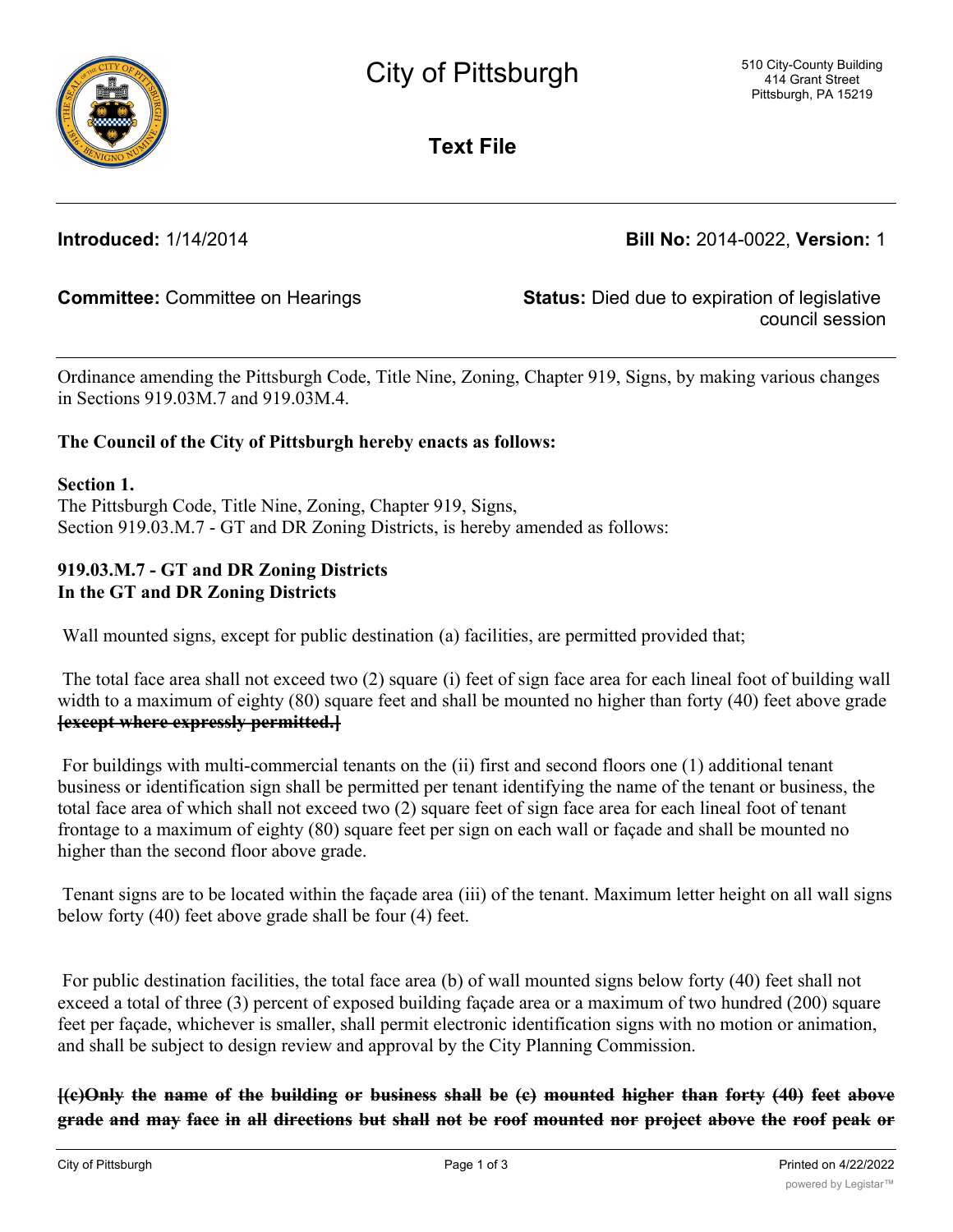**Committee:** Committee on Hearings **Status:** Died due to expiration of legislative council session

parapet wall, shall not exceed in face area forty (40) square feet or two (2) percent of exposed façade area whichever is larger, shall be limited to four (4) per building, shall include no motion or animation, shall **not exceed a luminance of two thousand five hundred (2,500) nits during daylight hours between sunrise** and sunset, shall not exceed a luminance of two hundred fifty (250) nits at all other times, shall permit **electronic illumination with no motion or animation, and shall be subject to design review and approval by the City Planning Commission. All applications shall include certification that the sign will comply** with luminance level standards at the time of application and must certify again that the sign is operating **in compliance with the standards prior to issuance of an occupancy permit. ]**

(e) New signs mounted higher than forty (40) feet shall not be permitted, with the exception that any **project having received final Project Development Plan approval on or before July 16, 2013 shall comply with the procedures for wall mounted signs in place as of July 15, 2013.**

Only the name of the building or business shall be mounted higher (c) than forty (40) feet above grade and may face in all directions but shall not be roof mounted nor project above the roof peak or parapet wall, shall not exceed in face area forty (40) square feet or two (2) percent of exposed façade area whichever is larger, shall be limited to four (4) per building, shall include no motion or animation, shall **not exceed a luminance of two thousand five hundred (2,500) nits during daylight hours between sunrise** and sunset, shall not exceed a luminance of two hundred fifty (250) nits at all other times, shall permit **electronic illumination with no motion or animation, and shall be subject to design review, approval by the City Planning Commission and approval by City Council. Off-Site Advertising Signs are strictly prohibited. All applications shall include certification that the sign will comply with luminance level** standards at the time of application and must certify again that the sign is operating in compliance with **the standards prior to issuance of an occupancy permit. Upon determining that an application is complete, the Zoning Administrator shall provide notice of said application to City Council. Any project having received final Project Development Plan approval on or before July 16, 2013 shall comply with the procedures for wall mounted signs in place as of July 15, 2013.**

**Section 2.** The Pittsburgh Code, Title Nine, Zoning, Chapter 919, Signs**,** Section 919.03.M.4 - HC Districts, is hereby amended as follows:

## **919.03.M.4 - HC Districts In the HC Zoning districts:**

(a) Wall mounted signs are permitted provided that the total face are attached to a wall shall not exceed two (2) square feet of sign face area for each lineal foot of building wall width to maximum of eighty (80) square feet, and shall be mounted no higher than forty (40) feet above grade **[except where expressly permitted**.]

Note: All else in this section remains unchanged.